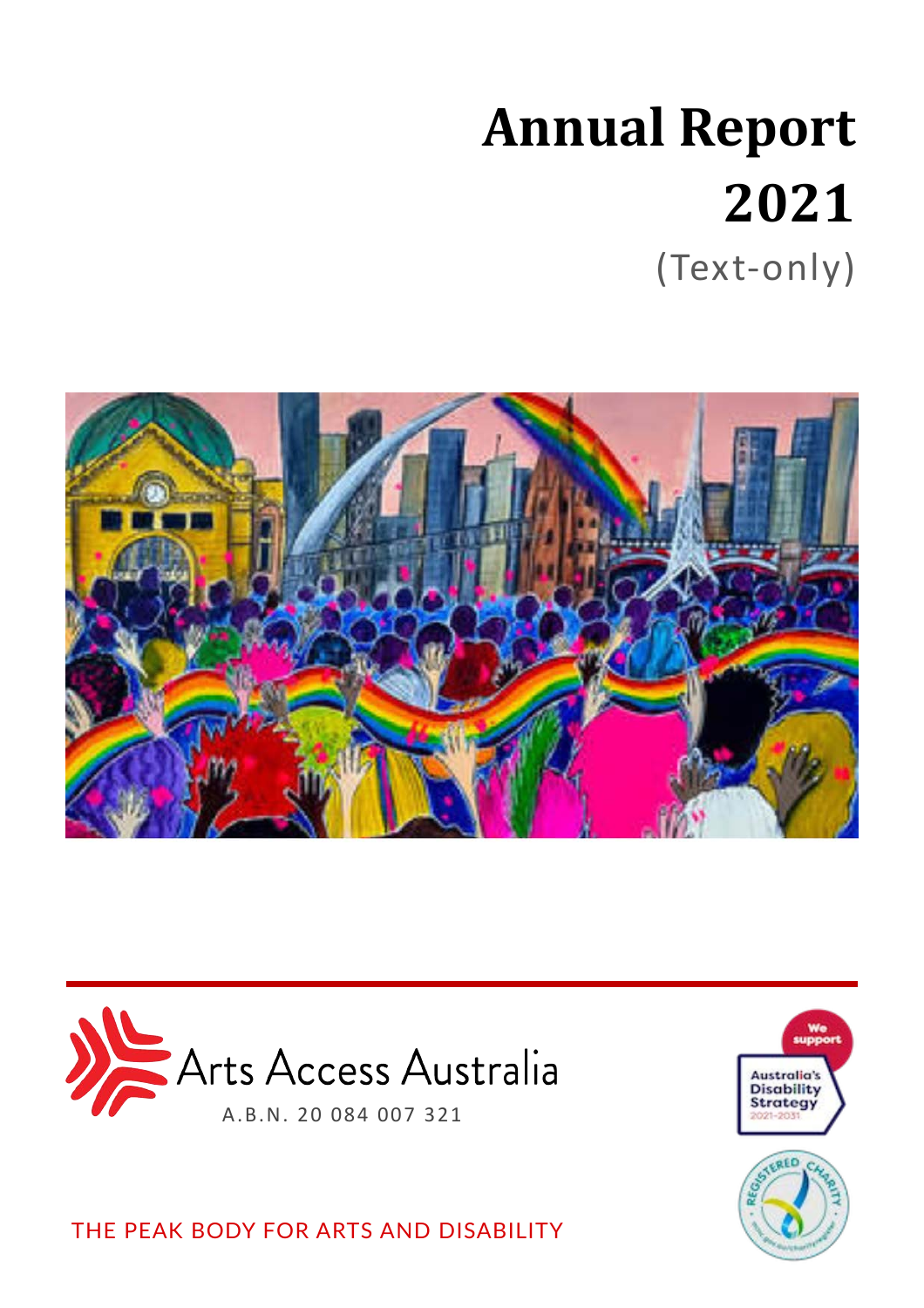

## Arts Access Australia

| ABN:       | 20 084 007 321                                         |
|------------|--------------------------------------------------------|
| Address:   | PO Box 3240                                            |
|            | Robertson NSW 2577                                     |
| Phone:     | +61 419 201 338                                        |
| Email:     | info@artsaccessaustralia.org                           |
| Websites:  | www.artsaccessaustralia.org, www.meetingplaceforum.org |
| Facebook:  | facebook.com/artsaccessaust                            |
| Twitter:   | twitter.com/artsaccessaust                             |
| Instagram: | instagram.com/artsaccessaust                           |
| YouTube:   | youtube.com/channel/UCCMGFYMOFbCDqwjMgAwr2Qw           |
| Linked In: | linkedin.com/company/arts-access-australia             |
|            |                                                        |

©Arts Access Australia 2022

Cover image: 'Celebrating Deaf Clap at Midsummer 2021' by Chelle Destefano. This image is our "hero image" for our consultation to develop Australian Code of Conduct for Access in the Arts, used with kind permission from the artist. Thanks Chelle!

## Acknowledgement of Country

We pay our respects to Elders past, present and emerging, and acknowledge Aboriginal and Torres Strait Islanders as the first peoples and traditional custodians of Australia – people who have sung their songs, danced their dances and told their stories on these lands for thousands of years, across many generations, and continue to do so. They have never ceded sovereignty and remain strong in their enduring connection to land and culture.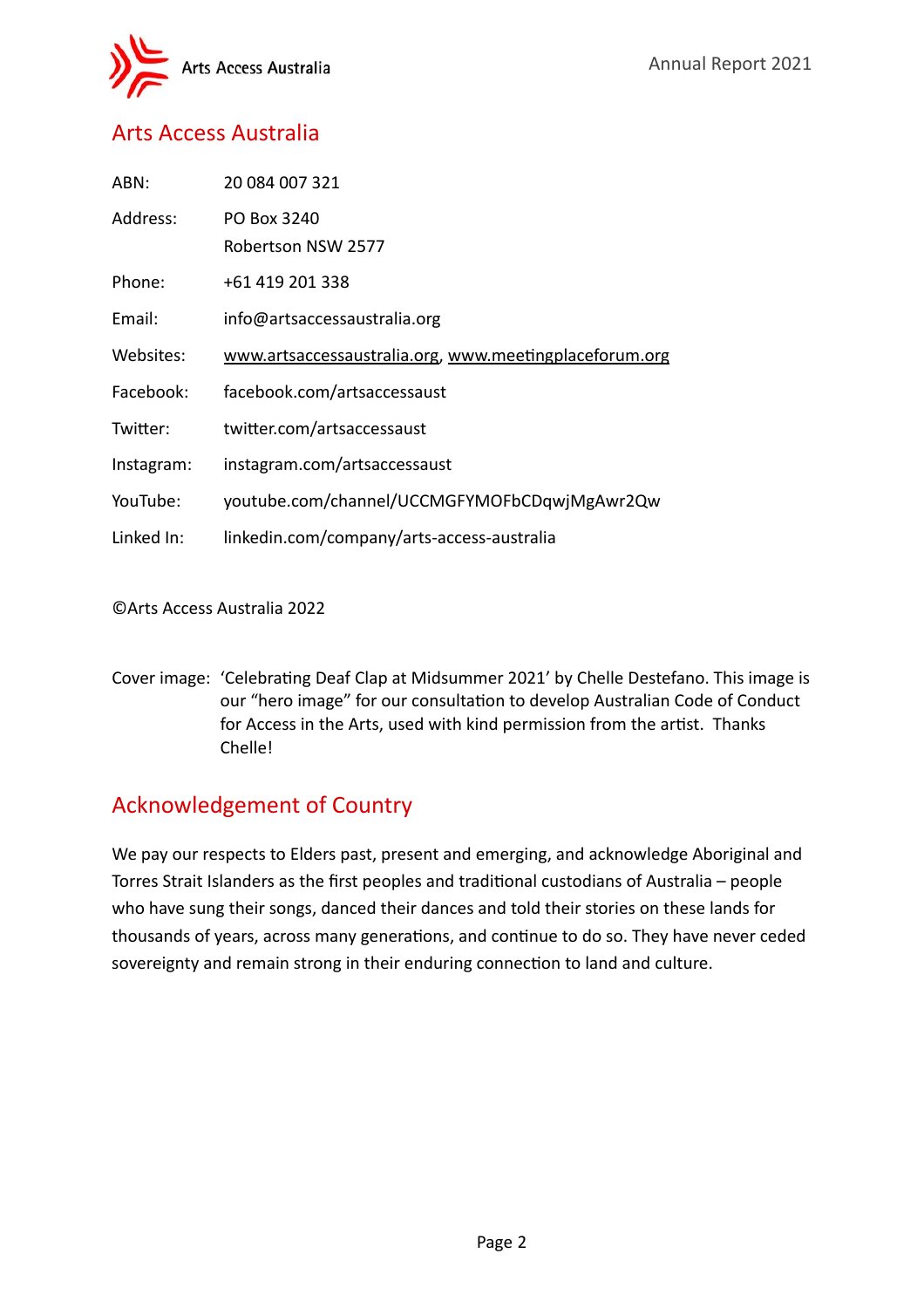

# **Contents**

| <b>Introduction</b>                                                  |                         |
|----------------------------------------------------------------------|-------------------------|
| About Arts Access Australia                                          |                         |
| Language used in this document                                       |                         |
| Our Board                                                            | 5                       |
| Our staff                                                            | 6                       |
| <b>Our supporters</b>                                                | $\overline{\mathbf{z}}$ |
| Our major funder                                                     | 7                       |
| Project funding                                                      | $\overline{7}$          |
| Our members                                                          | 7                       |
| Chair's report                                                       | 8                       |
| <b>CEO's report</b>                                                  | 10                      |
| 2021 overview                                                        | 12                      |
| <b>Providing information</b>                                         | 12                      |
| <b>Systemic advocacy</b>                                             | 13                      |
| <b>CEO Leadership Group</b>                                          | 13                      |
| Consultation on an Australian Code of Conduct for Access in the Arts | 13                      |
| Representation to government                                         | 14                      |
| Sector development and representation                                | 16                      |
| Meeting Place 2021                                                   | 16                      |
| <b>Writing Place</b>                                                 | 17                      |
| National Leadership Award                                            | 17                      |
| National Arts and Disability Awards                                  | 18                      |
| Treasurer's report                                                   | 19                      |
| Thank you to our 2021 supporters                                     |                         |
| <b>Support us</b>                                                    |                         |
| Become a member                                                      | 20                      |
| Donate                                                               | 21                      |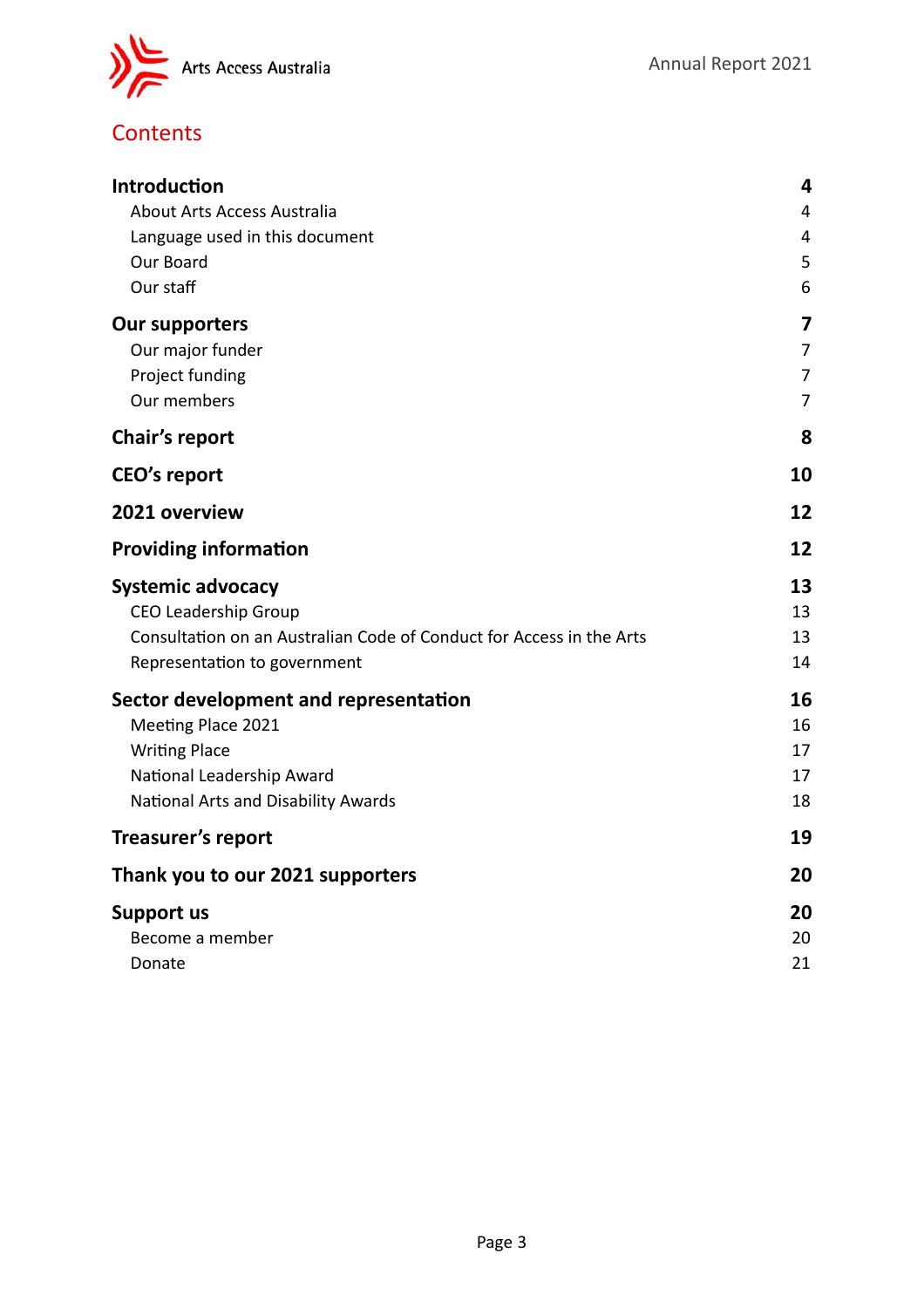

## <span id="page-3-0"></span>Introduction

#### <span id="page-3-1"></span>About Arts Access Australia

Arts Access Australia (AAA) is the national peak body for arts and disability in Australia. Our vision is for a future where every Australian has equality of opportunity to participate in, and contribute to, arts and culture fully, effectively and equitably.

We listen to the varied voices, and respond to the needs, of our members and the wider Australian arts and disability community, to increase opportunities nationally for artists, arts workers, and audiences with disability to fully participate in, and contribute to, Australian arts and culture. We do this by providing information, arts and disability sector representation and development, and systemic advocacy.

It is an important part of our mission to lead on sustainable artistic practice, professional and career development, and leadership opportunities for artists and arts workers with disability who are forging professional careers or making art through creative community connections, to create space to share their own stories, or inform and challenge audiences.

Established in 1992, AAA is a disability-led company limited by guarantee registered under the Australian Charities and Not-for-Profit Commission Act 2012, and governed by a volunteer board. We are recognised by the Australian Taxation Office as a "public benevolent institution", and have "deductible gift recipient" status.

Our CEO and at least 50% of our Board members identify as a person with disability.

AAA adopts an inclusive approach and works across across all States and Territories of Australia, in all areas of the arts, with all art forms, in respect of all of the ways in which people engage with the arts, for all age groups, and across all experiences of disabling barriers.

AAA is a membership-based organisation. Our members include State-based arts and disability organisations, individual artists, arts workers and arts leaders with disability, and others within the broader arts and cultural sector who share our vision of full and equal opportunity for cultural participation and contribution by all Australians.

#### <span id="page-3-2"></span>Language used in this document

AAA uses "person-first" language - for example "people with disability". This is a deliberate decision taken by the AAA Board. This is the form of language used in the United Nations Convention the Rights of People with Disability, and by government in Australia. Most peak bodies in the Australian disability sector also use "person-first" language.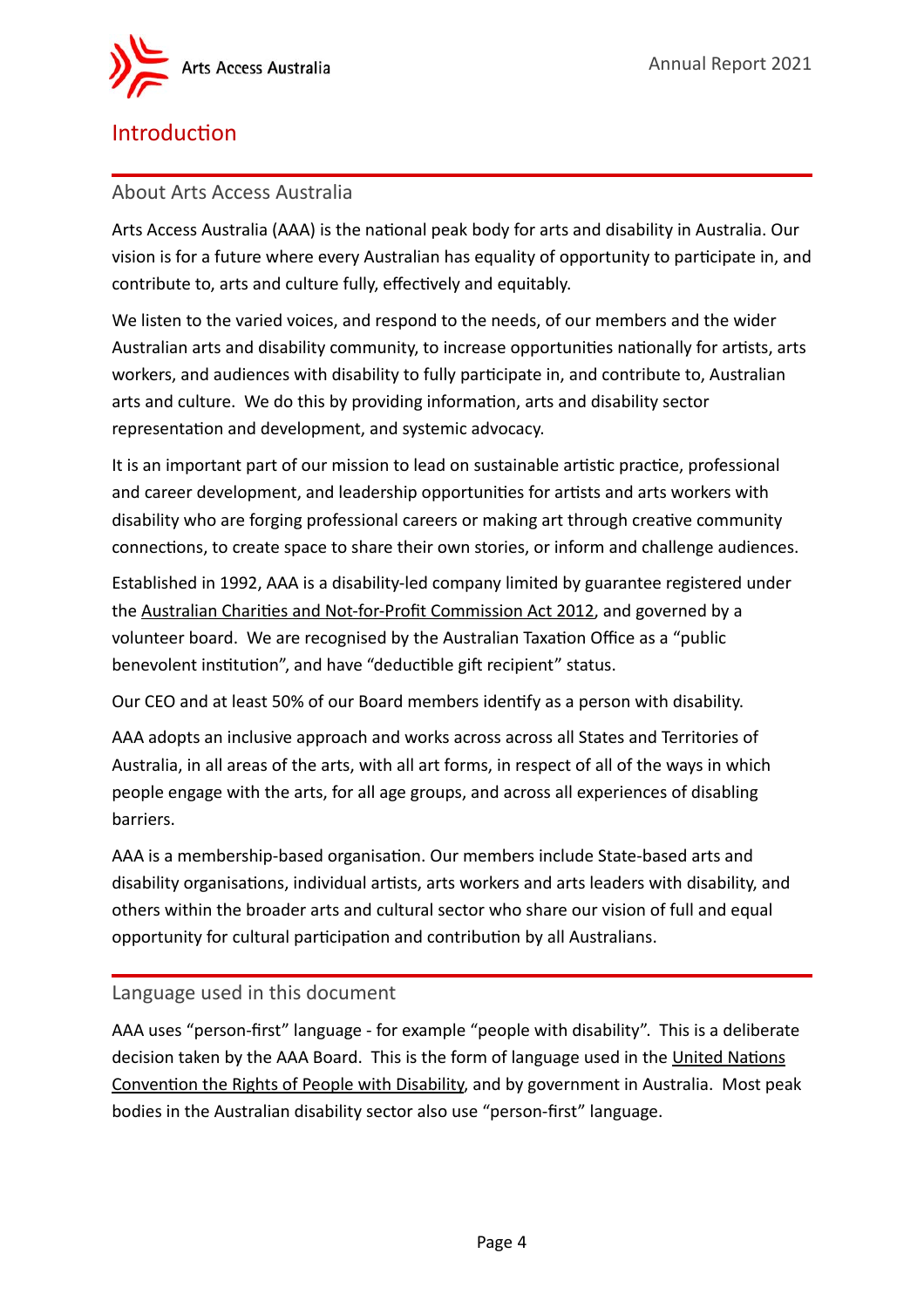AAA also uses this language because it puts the person before the disability. It emphasises the value and worth of the individual by recognising them as a person, instead of a medical condition.

Consistent with this position, AAA uses "person-first" language in this Annual Report.

However, we also recognise that many people with disability prefer to use "identity-first" language because disability is an inherent part of their identity, and "identity-first" language shows connection to the disability community, demonstrates disability pride and emphasises that it is society that is disabling.

Different preferences about how language is used reflects the different ways people consider their identity, their experience of disability and attitudes of their community. AAA acknowledges and respects people's personal preferences and the individual right to choose how their identity and experiences are described.

When we say 'people with disability', we mean anyone who is d/Deaf, with learning disabilities or sensory, physical, hidden or mental health conditions.

#### <span id="page-4-0"></span>Our Board

AAA is a disability-led organisation governed by a Board of Directors, at least 50% of whom identify as a person with disability.

In 2021, the Board Members were:

- ๏ Belinda Locke, Chair and Ordinary member from Victoria
- ๏ Liz Martin, Deputy Chair and Original Board Member from NSW (Accessible Arts)
- ๏ Peter Kearney, Treasurer and Co-opted Board Member from NSW
- ๏ Dan Graham, Ordinary Board Member from NSW
- ๏ Larissa MacFarlane, Ordinary Board Member from Victoria
- ๏ Madeleine Little, Original Board Member from Queensland (Access Arts)
- ๏ Martin Sawtell, Ordinary Board Member from South Australia
- ๏ Satvinder Sekhon, Co-opted Board Member from Western Australia

Six of our eight directors (75%) identify as a person with disability.

The CEO holds the position of Company Secretary.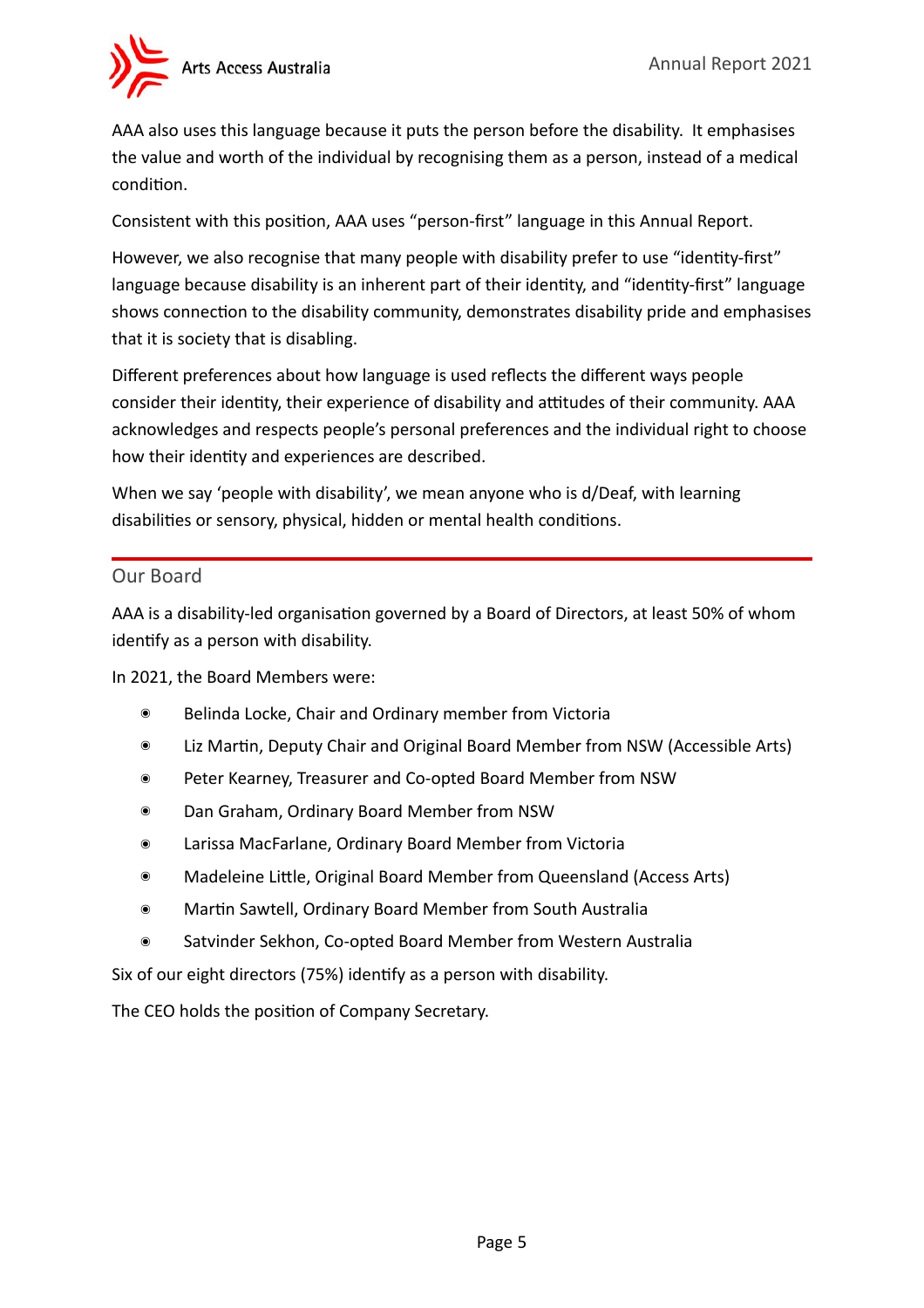

## <span id="page-5-0"></span>Our staff

AAA is run as a virtual organisation. All staff are part-time and work together to coordinate the daily running of AAA from locations across Australia.

- ๏ Matthew Hall, Chief Executive Officer
- ๏ Yvette Tulloch, Communications Manager
- ๏ Sarah Houbolt, National Program Manager, Code consultation project
- ๏ Lisa Beilby, Program Manager, Meeting Place
- ๏ Jo-Anne Jenkins, Finance Manager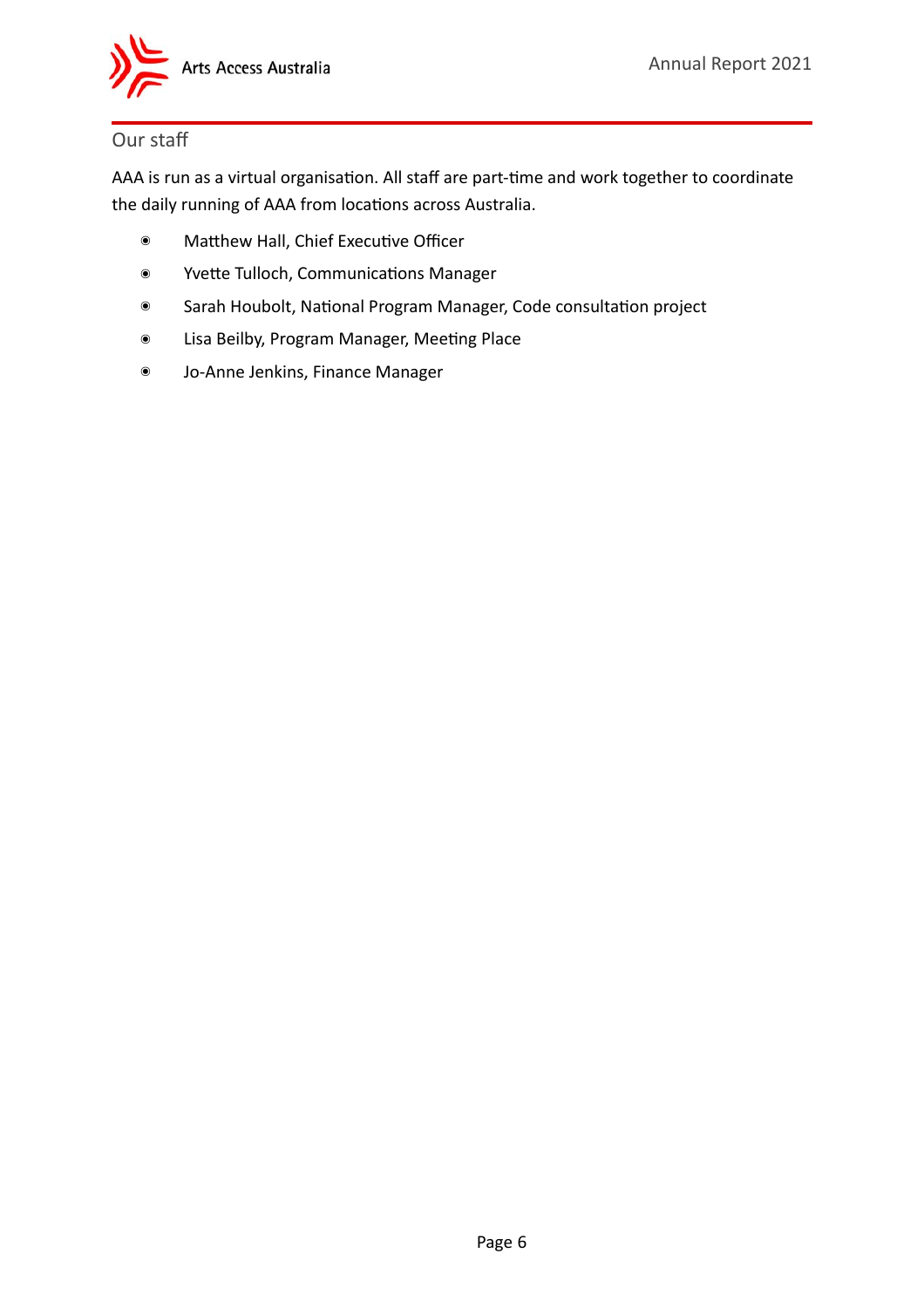## <span id="page-6-0"></span>Our supporters

#### <span id="page-6-1"></span>Our major funder

AAA's core funding support in 2021 was received from the Australian Government through the Australia Council for the Arts, its arts funding and advisory body. AAA is very grateful for this support, for without it, we would not have been able to operate for the benefit of our members and the wider arts and disability community in Australia.

#### <span id="page-6-2"></span>Project funding

In 2021, AAA received funding to support the following projects, without which these important projects would not have been able to continue:

- ๏ National Leadership Award, from the Feilman Foundation
- ๏ Meeting Place 2021, from the Australian Government through:
	- Australia Council for the Arts
	- National Disability Conference Initiative
- ๏ Consultation on an Australian Code of Conduct for Access in the Arts, from the Reimagine Sector Recovery Initiative: Industry Collaborations stream from the Australia Council for the Arts (generously supported by the Sidney Myer Fund).

#### <span id="page-6-3"></span>Our members

AAA is supported by our 153 members, comprised of individuals who are artists, arts workers and arts leaders with disability who are forging professional careers in the arts or making art through creative community connections, and arts and cultural and community organisations. This includes our Original Members – the arts and disability organisations in the States and Territories:

- ๏ Access2Arts
- ๏ Access Arts (CPL)
- ๏ Accessible Arts
- ๏ Arts Access Darwin
- ๏ Arts Access Victoria
- ๏ DADAA
- ๏ Incite Arts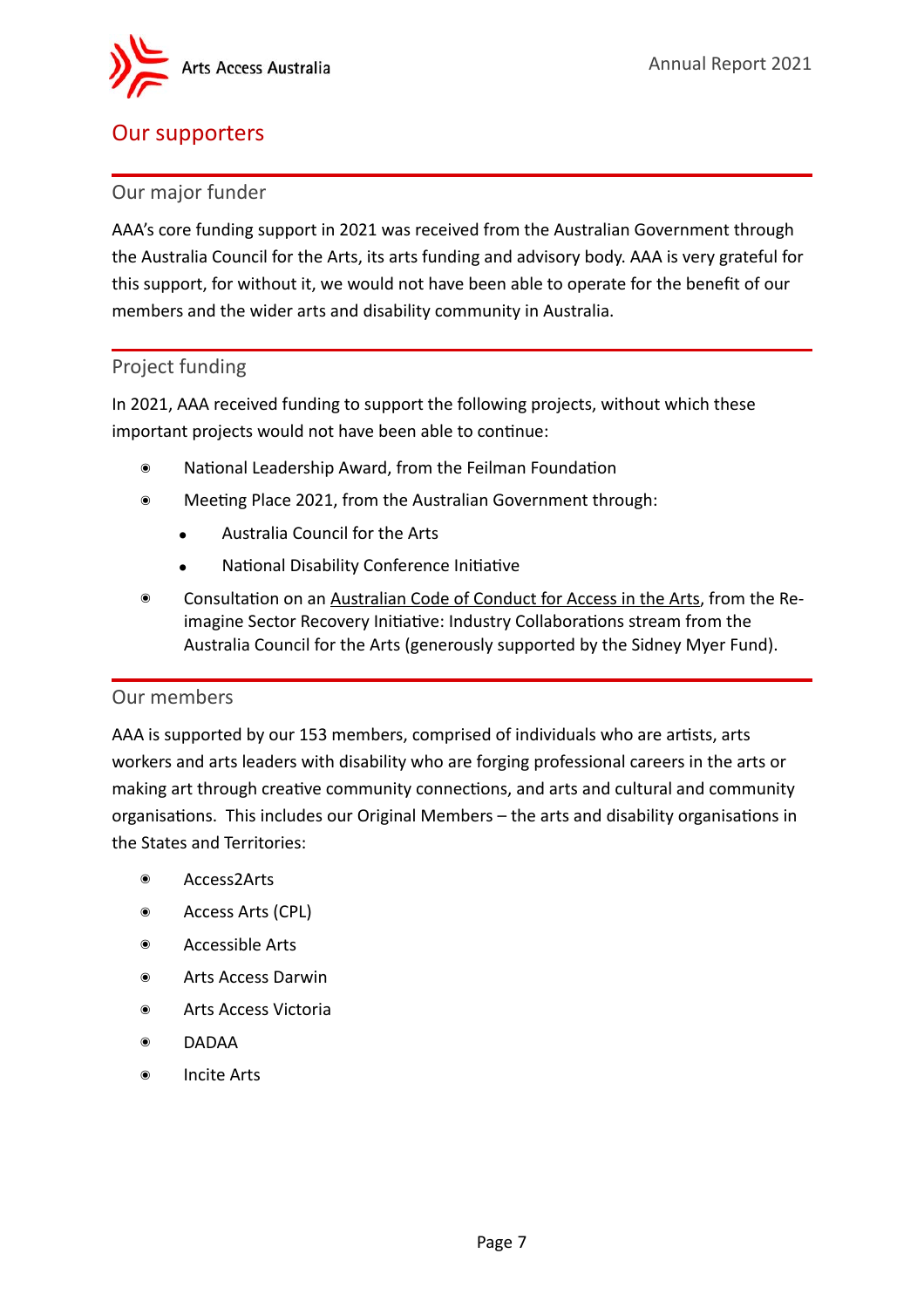

# <span id="page-7-0"></span>Chair's report

Arts Access Australia and our members continued to navigate the evolving challenges presented by the global pandemic in 2021. AAA responded to and advocated for the needs of our members and the wider Australian arts and disability community in this context and an increasingly constrained funding environment.

We delivered Meeting Place in Queensland for the first time in partnership with Access Arts Inc. and Undercover Artist Festival at Queensland Theatre. Meeting Place was offered in an accessible hybrid format with two days of thought-provoking presentations, online panel discussions and masterclasses with national and international speakers, and a third day of in-person workshops, readings, exhibitions, and networking events in Brisbane.

The second annual publication of Writing Place, edited by Dr Jessica White, showcased the excellent work of fifteen d/Deaf and Disabled writers responding to the theme of Meeting Place for 2021 'Reflect, Redefine, Revolutionise'. AAA's Connecting Creatives online networking forums highlighted the importance of maintaining connections with our peers in the community, especially in times of uncertainty and change.

We partnered with Australia Council for the Arts to present the National Arts and Disability Awards for a third year in 2021, as a live-streamed, inclusive, and accessible online event. Together, we recognised and celebrated Australian artists and arts-workers who have made an outstanding contribution to the artistic and cultural life of the nation. AAA proudly announced Eliza Hull as the 2021 recipient of our National Leadership Award. Eliza is a contemporary musician, audio producer and disability activist based in regional Victoria. We are so proud of her continued successes since receiving the Award.

AAA launched a major national project to develop an Australian Code of Conduct for Access in the Arts. We travelled across the country and consulted with the disability and arts communities, our members, arts funding bodies and other stakeholders. This initial consultation phase seeks to reach a broad consensus across the sector, all levels of government, and the community on the key elements of the Code of Conduct.

In 2021, we welcomed Madeleine Little (elected by the Original Members) and Dan Graham (elected by the Ordinary Members) to the AAA Board. We also farewelled Leah Maund from the Board, who contributed greatly to the organisation. I would like to thank Leah for her keen eye for detail and four years of dedicated service to AAA.

On behalf of my fellow Board members, I would like to express our sincere gratitude to all the organisations, members, and individuals whose support has allowed us to deliver a year of successful initiatives. Finally, a huge thank you to AAA's staff: Matthew Hall, CEO; Yvette Tulloch, Communications and Marketing Manager; Jo-Anne Jenkins, Finance Manager; Lisa Beilby, Meeting Place Program Manager; and Sarah Houbolt, National Program Manager, Code of Conduct Consultation. Your leadership and commitment have seen us through a year of challenges as well as rewards and we are deeply grateful.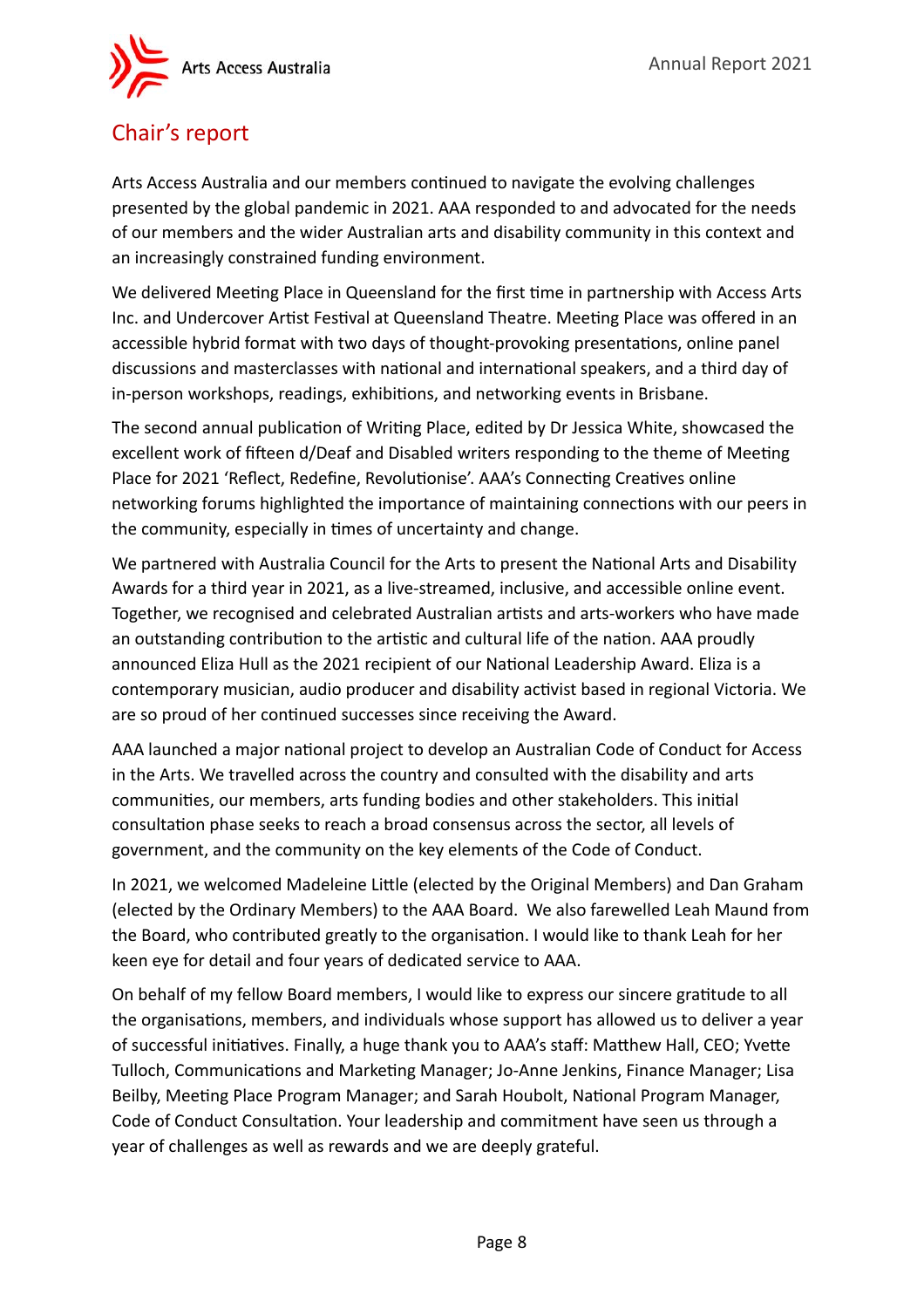

After six years on the Board of Arts Access Australia, and four years serving as Chair, this is my final report. I will retire at the upcoming AGM having served the maximum of three terms. During the past six years I have seen the arts and disability sector in Australia develop beyond my imagining. I am proud to have played a part in the national advocacy for our community, and of what AAA has achieved as an organisation.

Belinda Locke Chair, Arts Access Australia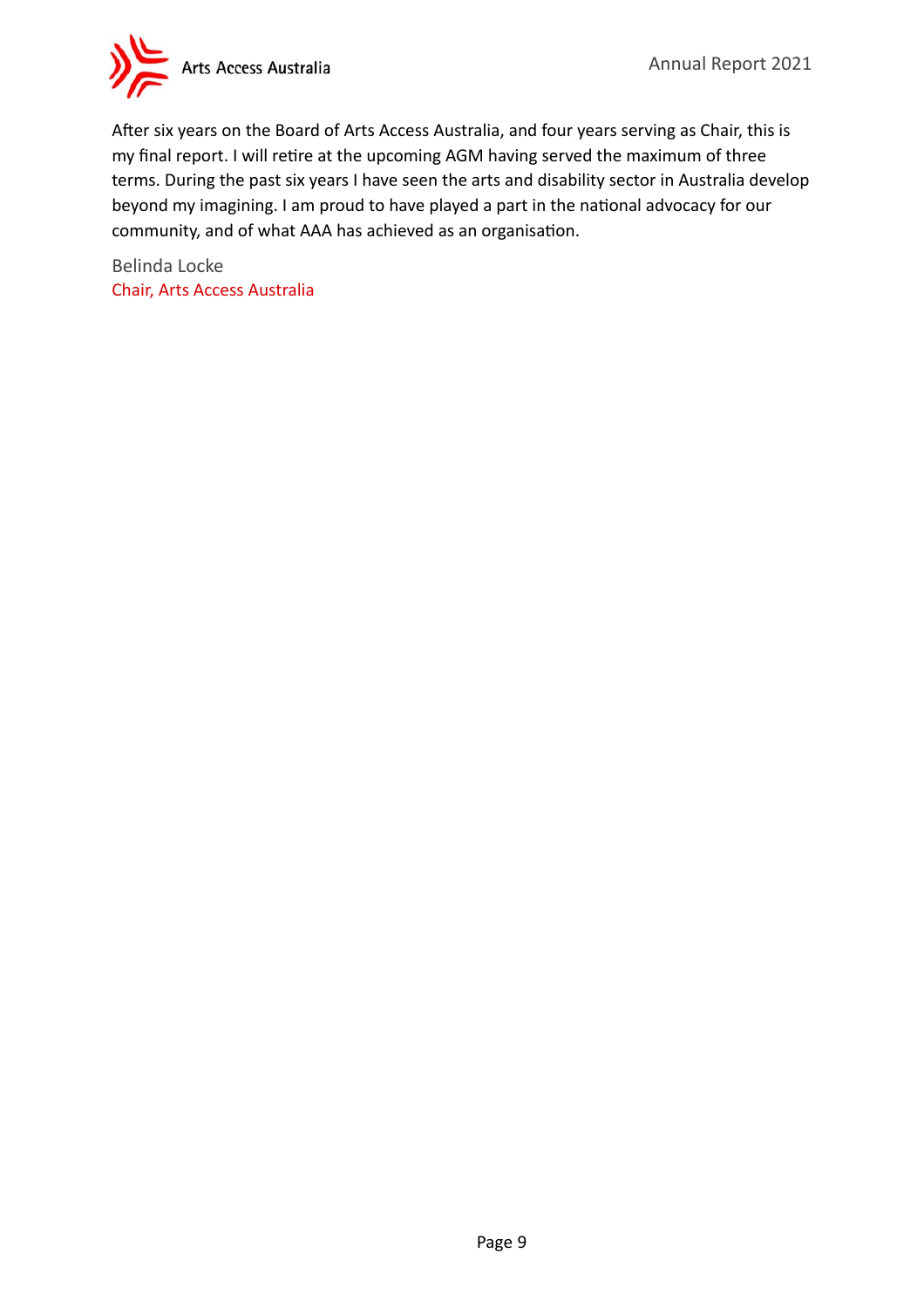

## <span id="page-9-0"></span>CEO's report

I am very pleased to present my second report to AAA's Members and other important stakeholders as Chief Executive Officer. The time since my first report, and, indeed, since joining this tremendous organisation has flown by, and, I am pleased to be able to say, much has been done, in an increasingly constrained funding environment.

I was very pleased that we were able to secure significant funding in 2021, that allowed us to continue with important projects, including Meeting Place, Writing Place, and the National Leadership Award. We were also successful in some funding applications to develop new programs and activities, especially our project to develop an Australian Code of Conduct for Access in the Arts. I must thank our funders for those projects - the Australia Council for the Arts, the National Disability Conference Initiative, through the Department of Social Services, the Feilman Foundation, and the Australia Council's Reimagine Sector recovery funding initiative, supported by the Sidney Myer Foundation.

As a result, my fantastic team and I, assisted by your Board, have continued to work to achieve a future where every Australian has equality of opportunity to participate in, and contribute to, arts and culture fully, effectively and equitably. I believe that we continue to listen to the varied voices, and respond to the needs, of our members and the wider Australian arts and disability community, to increase equitable access and opportunities nationally for artists, arts workers, and audiences with disability to fully participate in, and contribute to, Australian arts and culture, through systemic advocacy, sector development and representation, and providing information. More details of our work, and projects for 2021 are set out in later sections of this Annual Report.

However, I would like to speak a moment outlining our work on the Code of Conduct, and why I believe it is such an important project, and a key part of my vision for AAA's future.

The Australian Code of Conduct for Access in the Arts, or Code of Conduct, will provide a set of national community standards of access in the arts, that aims to:

- ๏ increase opportunities for people with disability or who are Deaf to fully participate in Australian arts and culture, as artists, arts workers and audiences
- ๏ increase agency of people with disability or who are Deaf, and
- ๏ tackle ableism in the sector.

The Code of Conduct will assist everyone to understand the needs of people with disability so as to be able to access the arts at all levels, and what arts organisations must do to meet those needs. Signing up to the Code's standards will be voluntary.

The idea is that arts organisations voluntarily agree to the Code, and use it as a high level resource for strategic and operational planning to embed access and inclusion, as well as a practical tool to guide work and decision making. We also plan to develop a "trust mark" (similar to the National Heart Foundation TICK logo, and the AUSTRALIAN MADE logo) that signatories to the Code are able to use in their marketing and communications materials, as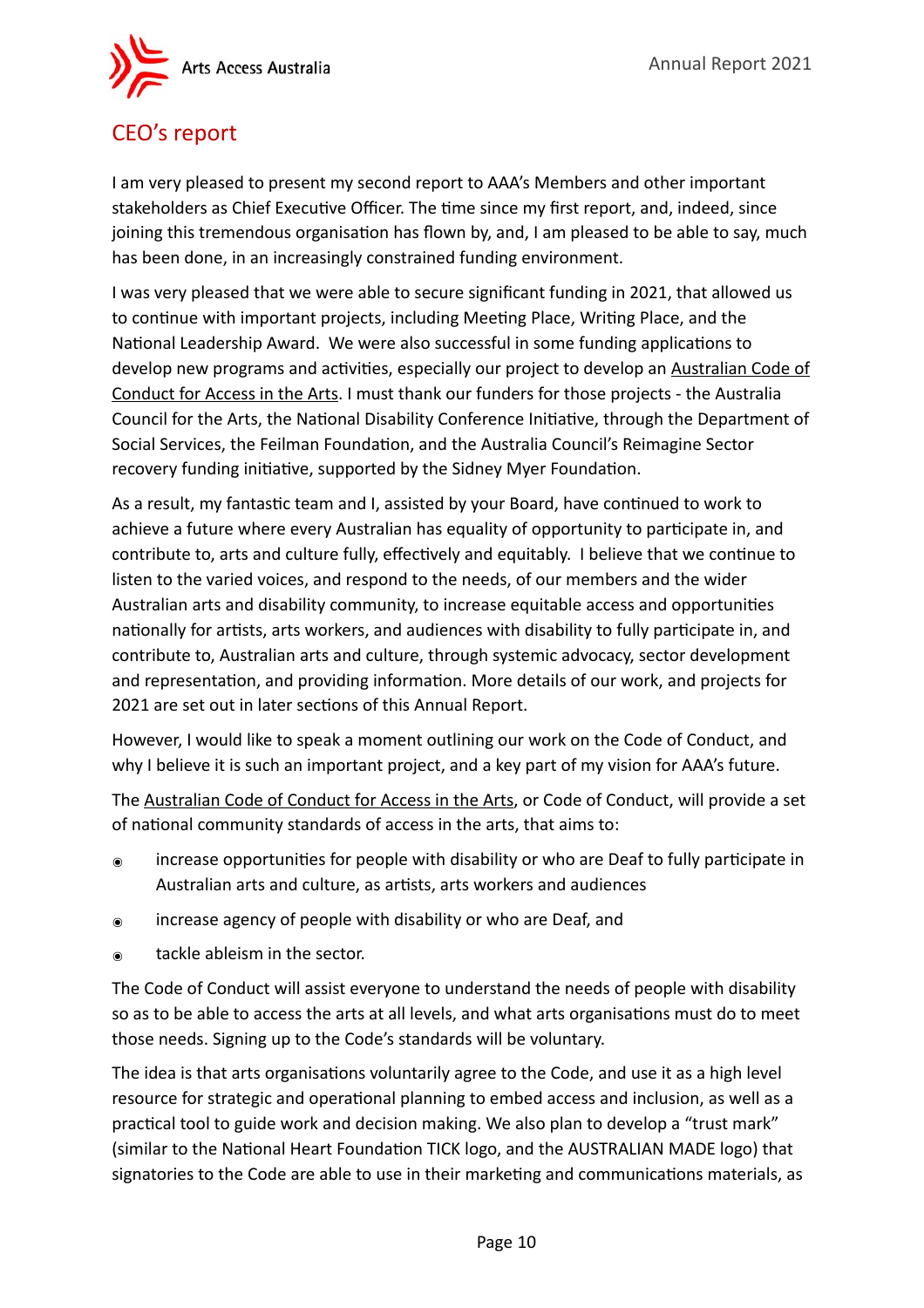

a short-hand way of letting the disability community, and the wider market of the organisation's commitment to access and inclusion. AAA's goal is that the Code of Conduct will be embraced by all areas of the arts, with all art forms, in respect of all of the ways in which people engage with the arts, for all age groups, and across all experiences of disabling barriers.

Whilst our funding for national consultation and stakeholder engagement for this project ends on 30 June 2022, we are waiting on decisions from a number of different funding bodies which, if successful, will allow us to continue this important work.

I want to thank all of the team who have worked incredibly hard with me on your behalf throughout 2021: Yvette Tulloch, Jo-Anne Jenkins, Lisa Beilby and Sarah Houbolt. I also want to thank your Board for their support and, in particular, AAA Chair Belinda Locke. As Belinda has noted, she will conclude her final term as a director, and Chair, of AAA at this year's AGM. I would like to add my personal thanks to Belinda for her guidance and wise counsel, and her commitment to AAA and the arts and disability sector in Australia. I know that, whilst no longer part of AAA's Board, Belinda will continue to make a valuable contribution, and be an important voice for the sector, and a champion of AAA.

Onwards and upwards for 2022!

Matthew Hall Chief Executive Officer, Arts Access Australia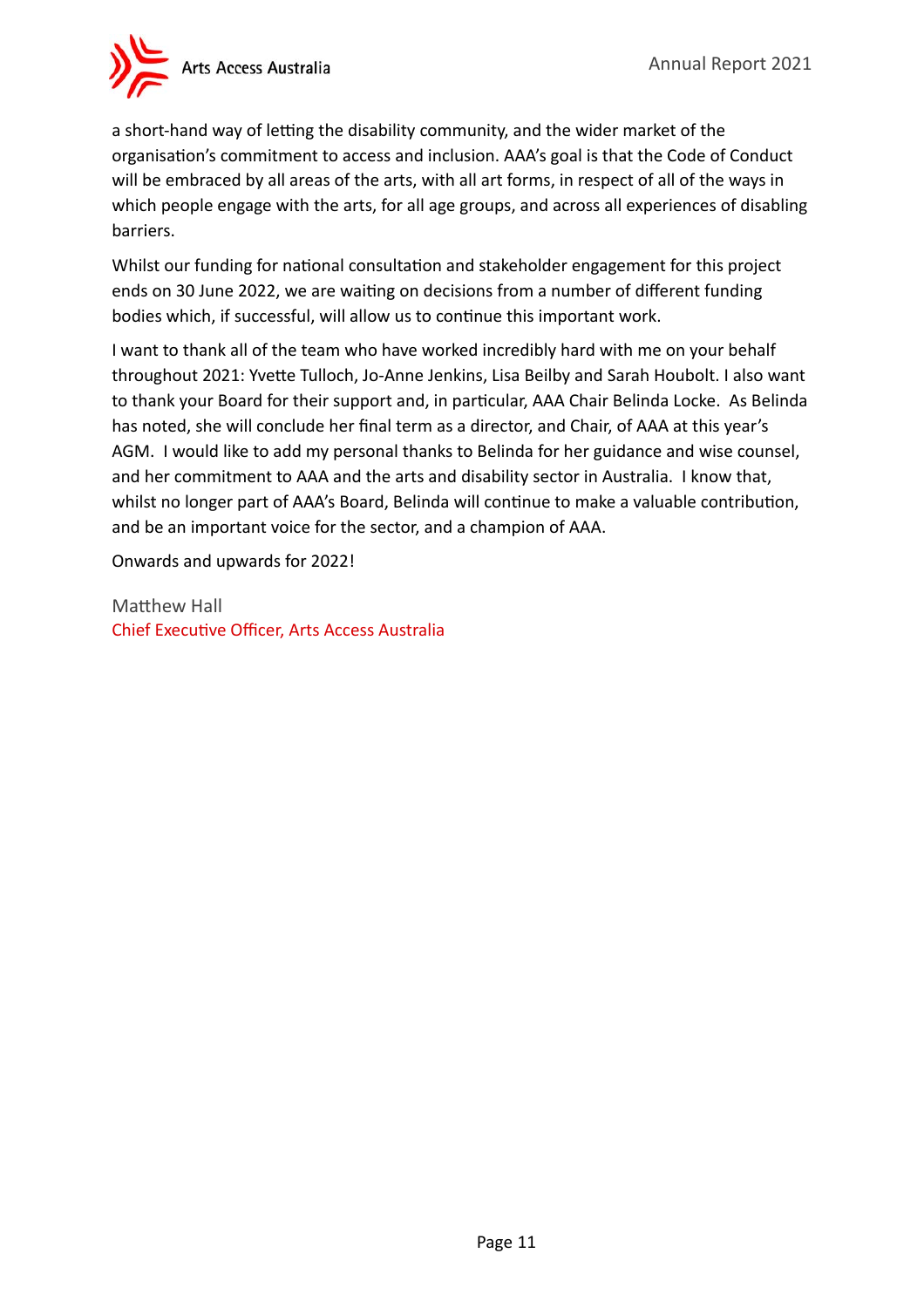

## <span id="page-11-0"></span>2021 overview

2021 was another challenging year for AAA.

Despite these challenges, AAA persevered in our work to advance equity in the arts for d/ Deaf and disabled Australians through information, systemic advocacy, and sector development and representation.

We delivered our first hybrid Meeting Place forum in September to 154 registrants (page 16), and we made detailed submissions to government on arts and disability and national employment strategies and the 2022-2023 Federal budget (pages 14 and 15).

We co-hosted the third National Arts and Disability Awards with the Australia Council for the Arts, at which we presented our National Leadership Award for the third year running (pages 17 and 18).

## <span id="page-11-1"></span>Providing information

In 2021, AAA provided information, advice and opportunities to our Members and the arts and disability sector more widely, through our content and media partners, key stakeholders, our social media channels, by email, and through our websites: artsaccessaustralia.org and meetingplaceforum.org.

#### **2021 in numbers**

Membership increased by 10%

Up to 48,197 people reached with information, advice or opportunities, an increase of 17.5% on 2020

\$10,000 provided in leadership training and skills development

64 d/Deaf and disabled artists/arts-workers profiled and promoted, an increase of 88% on 2020

2 submissions to government on improving policy to support d/Deaf and disabled artists, art workers, participants and audiences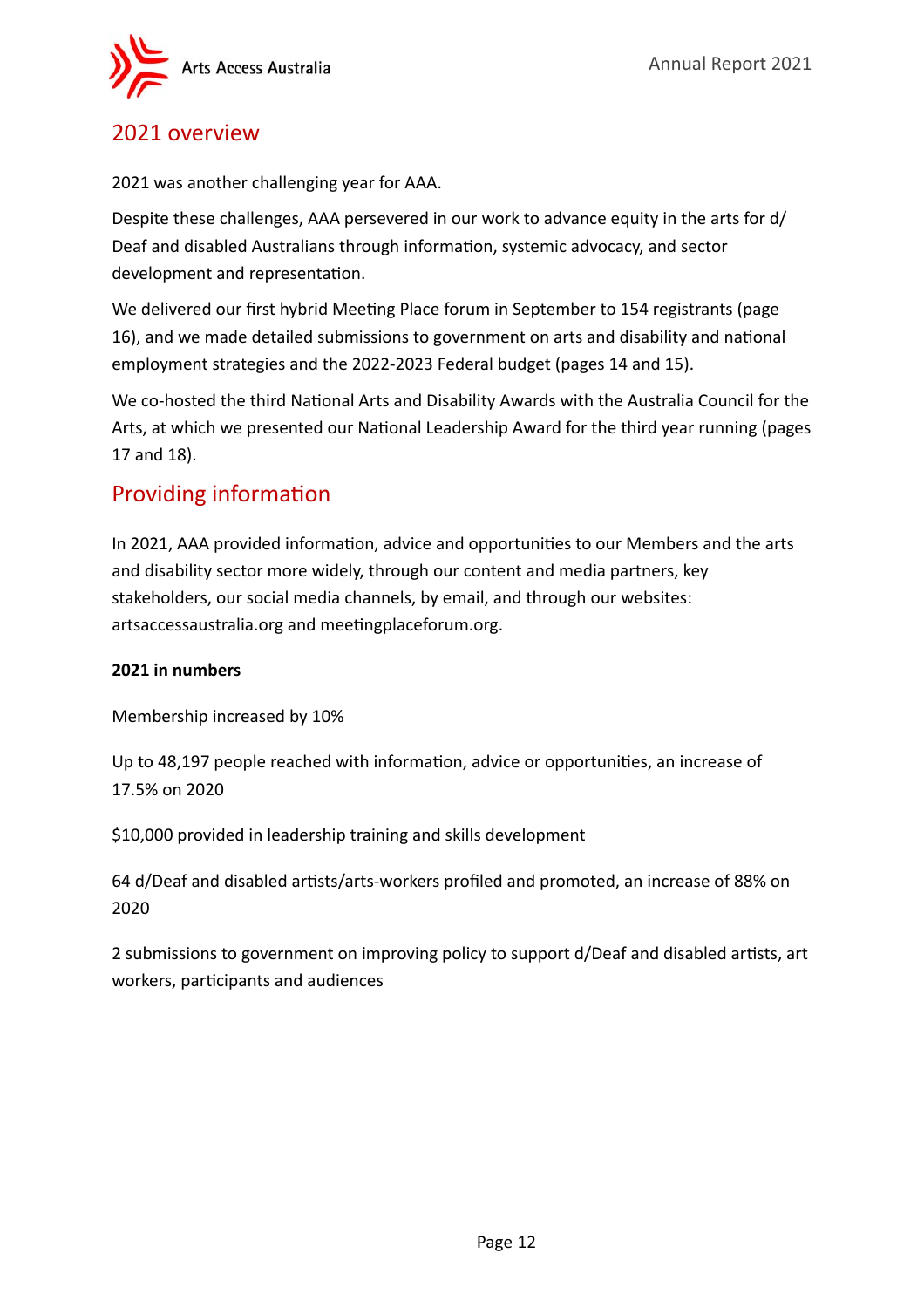

## <span id="page-12-0"></span>Systemic advocacy

In 2021, AAA continued to engage leaders from State-based arts access organisations through the CEO Leadership Group. AAA also reached out to disability peaks (including Australian Federation of Disability Organisations) and arts peaks (including NAVA and Theatre Network Australia), and engaged with them on a range of issues, and in a range of different forums. We were a community supporter and participant in the inaugural National Justice Project Disability Law Hack.

### <span id="page-12-1"></span>CEO Leadership Group

AAA continues to facilitate the CEO Leadership Group, where leaders from each of the Statebased arts access organisations and AAA meet to share information and insights and collaborate around key issues and advocacy.

As with many initiatives, due to COVID-19 restrictions, the CEO leadership group met only online in 2021. The slack of progress with a national disability strategy and the related arts and disability strategy (see page 13), Meeting Place (see page 15) and the National Leadership Award (see page 16) were key matters for discussion throughout the year.

Many of the State and Territory arts access organisations represented at the CEO Leadership group meetings are Original Members of Arts Access Australia.

Organisations represented at the meetings in 2021 were:

- ๏ Access2Arts (SA)
- ๏ Access Arts (QLD)
- ๏ Accessible Arts (NSW)
- ๏ Arts Access Australia (host)
- ๏ Arts Access Victoria (VIC)
- ๏ Belco Arts (ACT)
- ๏ DADAA (WA)
- ๏ Darwin Community Arts (NT)
- ๏ Incite Arts (NT).

<span id="page-12-2"></span>Consultation on an Australian Code of Conduct for Access in the Arts

In 2021, AAA was able to start work on our ambitious project to developing an Australian Code of Conduct for Access in the Arts. Our goal is for the arts and disability communities to agree on a set of national community standards of access in the arts, that aims to:

๏ increase opportunities for people with disability to fully participate in Australian arts and culture, as artists, arts workers and audiences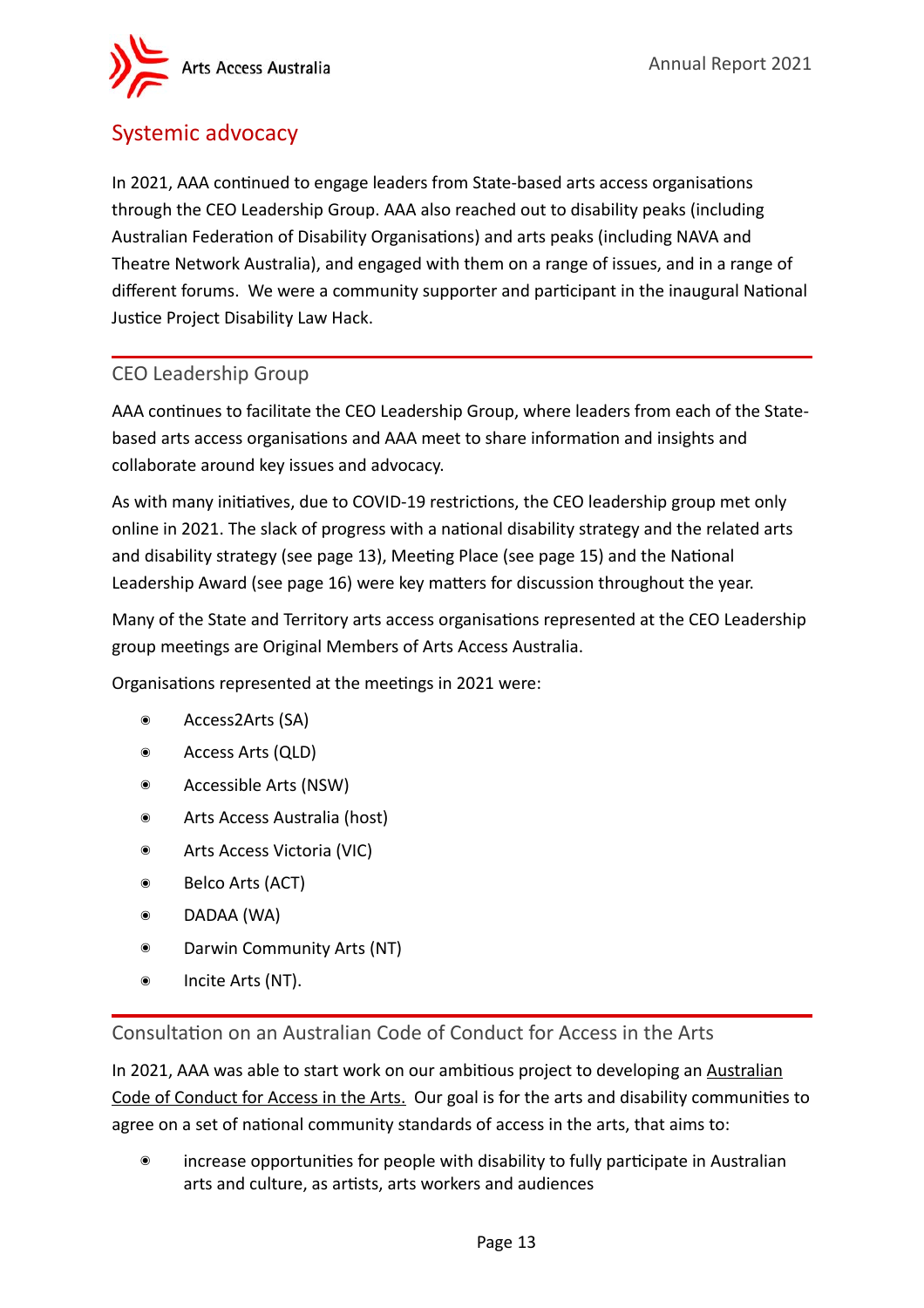

- increase agency of people with disability, and
- tackle abelism in the sector.

The Code of Conduct will assist everyone to understand the needs of people with disability to be able to access the arts at all levels, and what arts organisations must do to meet those needs. Signing up to the Code's standards will be voluntary.

The idea is that arts organisations will use the Code as a high level resource for strategic and operational planning, to embed access and inclusion, as well as a practical tool to guide work and decision making. The code of Conduct will provide arts organisations with practical, and constructive opportunities to learn and grow knowledge, practice and connection to the arts and disability community. It will also improve awareness of the issues of access for people with disability within the broader community, and build capacity throughout the sector.

AAA's goal is that the Code of Conduct will be embraced by all areas of the arts, with all art forms, in respect of all of the ways in which people engage with the arts, for all age groups, and across all experiences of disabling barriers.

Throughout 2021, we rolled out a national program to consult with the disability and arts communities, and the wider public, and to engage with our members, arts funding bodies and other stakeholders. This consultation phase seeks to reach a broad consensus, across the sector, all levels of government, and the community on the key elements of the Code of Conduct, including Guiding Principles, key definitions, and possible models, to ensure a strong foundation of the Code of Conduct.

This consultation phase has been assisted by the Australian Government through the Australia Council for the Arts.

You can find out more about this public consultation process at [www.artsaccessaustralia.org/CodeOfConduct.](http://www.artsaccessaustralia.org/CodeOfConduct)

## <span id="page-13-0"></span>Representation to government

In 2021, AAA continued our dialogue with the Commonwealth government in relation to the release of the revised National Disability Strategy, and the revised National Arts and Disability Strategy. We also made submission to the Commonwealth Government in relation to the Government's National Disability Employment Strategy and the 2022/2023 Federal Budget.

With the release of "Australia's disability strategy 2021-2031 on 3 December 2021", we have continued to work with the Office for the Arts and each of the other jurisdictions in relation to the development of the "associated plans" for arts and disability under that strategy.

In our submission on the National Disability Employment Strategy we were pleased to be able to provide our views on the four priority areas of the Strategy, as those areas relate to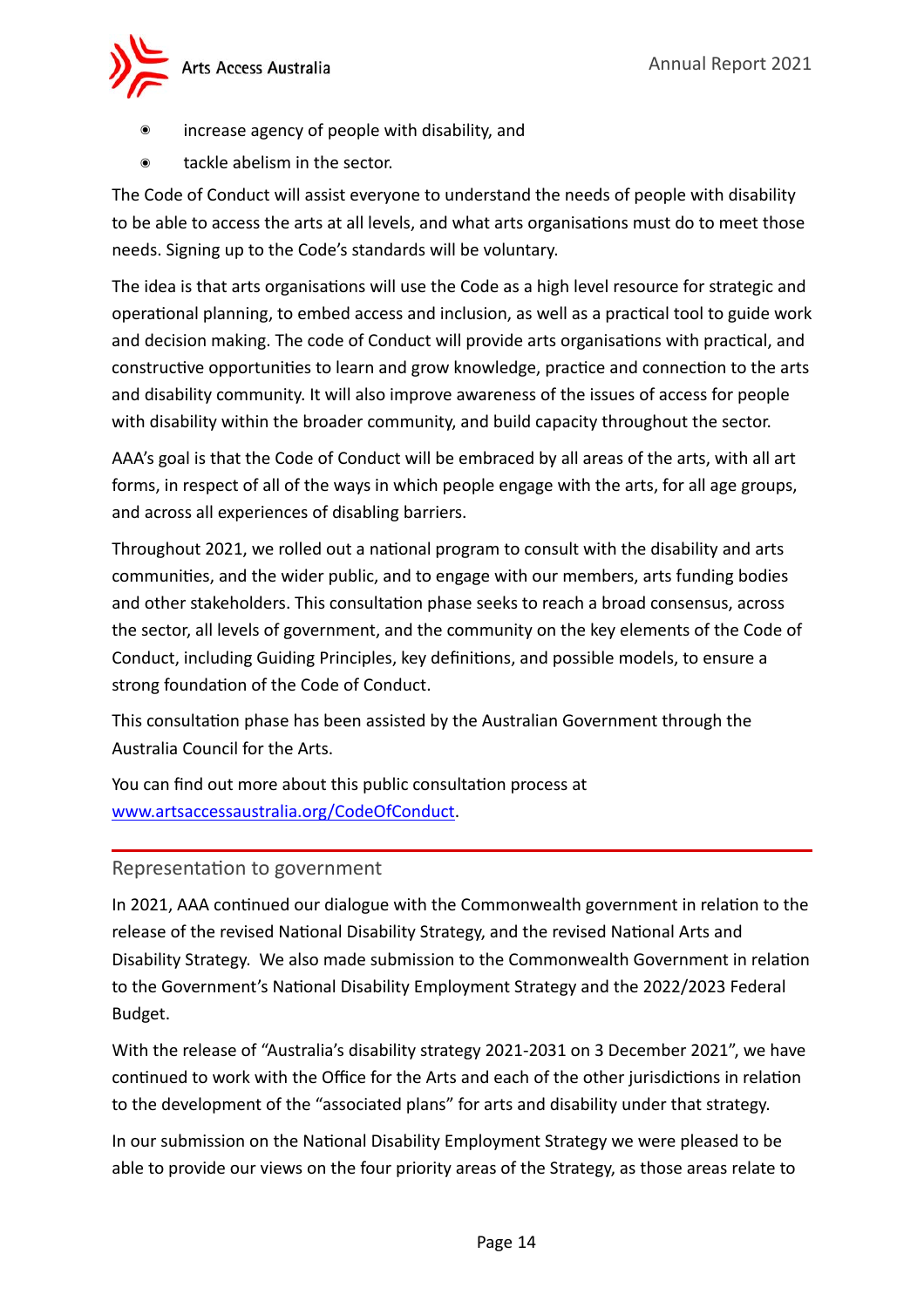

and affect artists, screen practitioners and arts workers with disability, including identifying key issues and examples of good practice, and to make an important contribution to the important discussion on how the Australian government can make meaningful changes to the way supports to jobseekers with disability are delivered. In particular, we urged the Department of Social Services to recognise that there are important considerations that must be kept front of mind when looking at employment as it relates to artists, screen practitioners and arts workers with disability. Given the characteristics of the arts and cultural sector, how professional artists and arts workers are engaged, how they undertake work and the income earning opportunities that are available in the sector, we were concerned to ensure that the Strategy is not limited to "employment" (in the legal sense, of an employer/employee relationship under a "contract of service"). We urged the Government to expand the focus and actions of the Strategy to improve people with disability's access to real opportunities for meaningful work and to earn real incomes.

We sought commitments to and investments in meaningful actions to resolve wage disparity and provide greater equality of opportunities for people with disability working in the arts in Australia as a priority. We also provided feedback on the vision and priority areas, as they relate to the arts sector, and our ideas and suggestions about actions and initiatives to create positive change for artists and arts workers with disability, that were outside the scope of the priority areas, but which are essential if there is to be meaningful change in the work and income opportunities and career development of people with disability in the arts and cultural sector.

A copy of our submission is available on our website.

In our submission to the Treasury as part of our contribution to the identification of priorities for the 2022-23 Federal Budget, we urged the Government to ensure:

- 1. sufficient funding is allocated under the 2022-2023 Budget and forward estimates to maximise the opportunities for significant, sustainable improvements in disability access and inclusion consistent with the with Guiding Principles and Outcome Areas of the Strategy and Employ My Ability, and
- 2. the development, implementation and monitoring of the arts and disability Associated Plan is sufficiently resourced, and funded, so as to maximise its potential to improve opportunities for people with disability to engage with and participate in the arts, as artists, arts workers and audiences.

A copy of this submission is available on our website.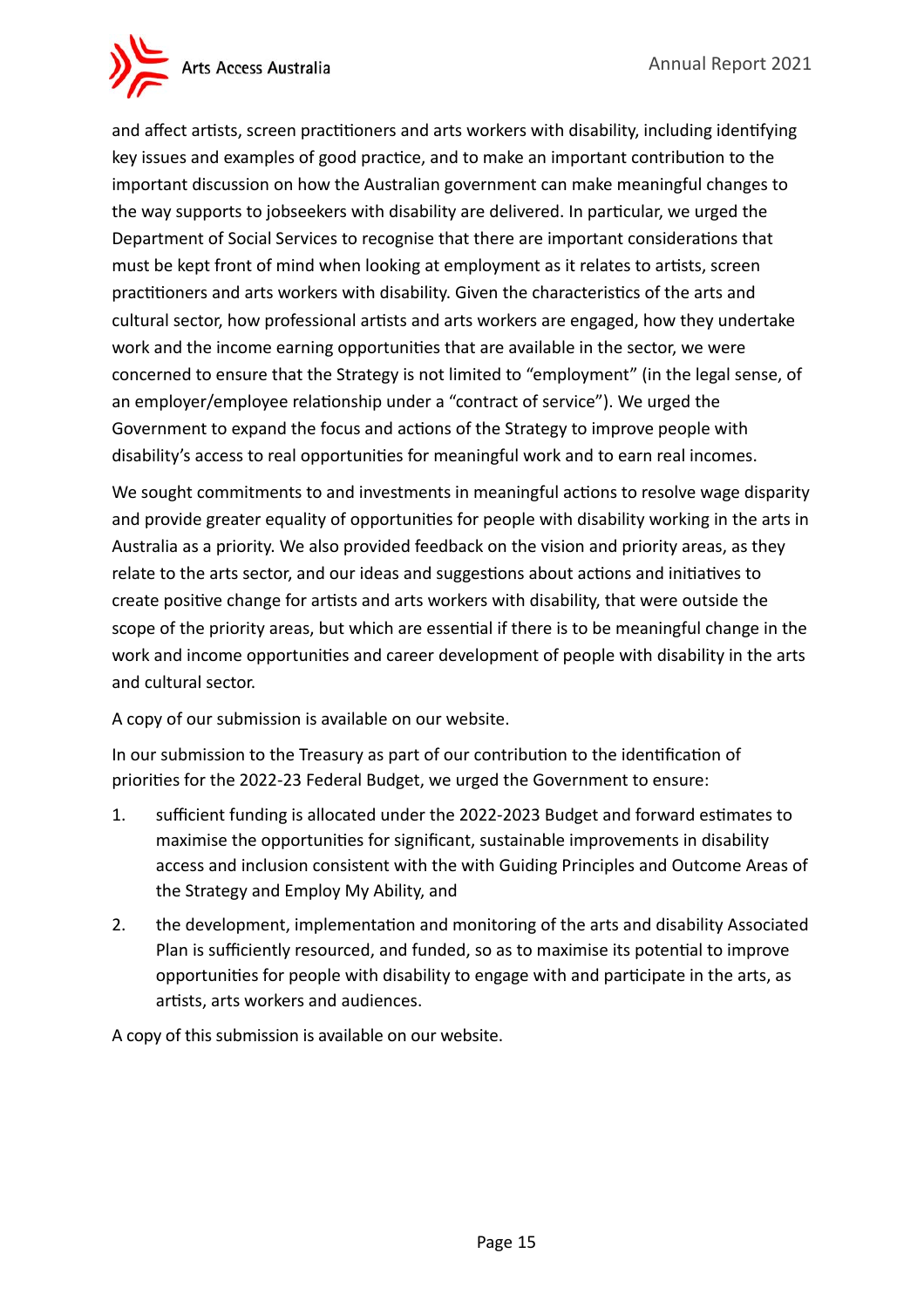Arts Access Australia

# <span id="page-15-0"></span>Sector development and representation

AAA presented several events in 2021 centred on the arts and disability sector: Meeting Place, a disability only forum as part of the digital launch of Alter State, and the National Arts and Disability Awards, (co-presented with the Australia Council for the Arts). These events, along with professional development outputs and opportunities such as Writing Place magazine, "Connecting Creatives" networking events/ and the National Leadership Award, aimed to boost development and representation for the arts and disability sector.

#### <span id="page-15-1"></span>Meeting Place 2021

**"Incredibly inspiring and filled my heart to overflowing" "I learned a lot and felt like I was involved with something really important"**

**"The presenters were really engaging and wise and thought provoking. There was interactions with others and our group and facilitator was awesome!"**

#### *Meeting Place survey respondents*

Meeting Place, AAA's annual signature event, is a national disability-led forum. The forum brings artists and arts workers with disability and arts and cultural leaders together in an accessible, safe, inclusive and supported space to present, perform, discuss and debate the latest in arts and disability.

In 2021, Meeting Place was delivered online, for a second year. The forum took place on 15, 16 and 17 September 2022, in partnership with Undercover Artist Festival, in Brisbane. engaging an audience of 154 registered participants. Recordings of each session, where copyright allowed, were made available after the event via the dedicated Meeting Place website: meetingplaceforum.org.

The Meeting Place 2021 program was curated around the theme 'Reflect; Redefine; Revolutionise'. The three-day program (two days online, and one day in person, at Queensland Theatre in Brisbane) included a diverse mix of speakers, panel discussions, artistic showcases and interactive sessions. The program development was greatly assisted by an Advisory Committee of Paul Calcott, Racheal Missingham, Alison Richardson and David Truong. We are immensely grateful for their invaluable contribution.

AAA staff member Lisa Beilby took on the role of Project Manager for 2021 and technical support was provided by Pyrus Event Services Pty Ltd. We received important project funding from the Australia Council for the Arts and National Disability Conference Initiative (for access costs). We are very grateful for the support and assistance of each of these invaluable partners, without whom we would have struggled to present a professional, engaging and relevant event.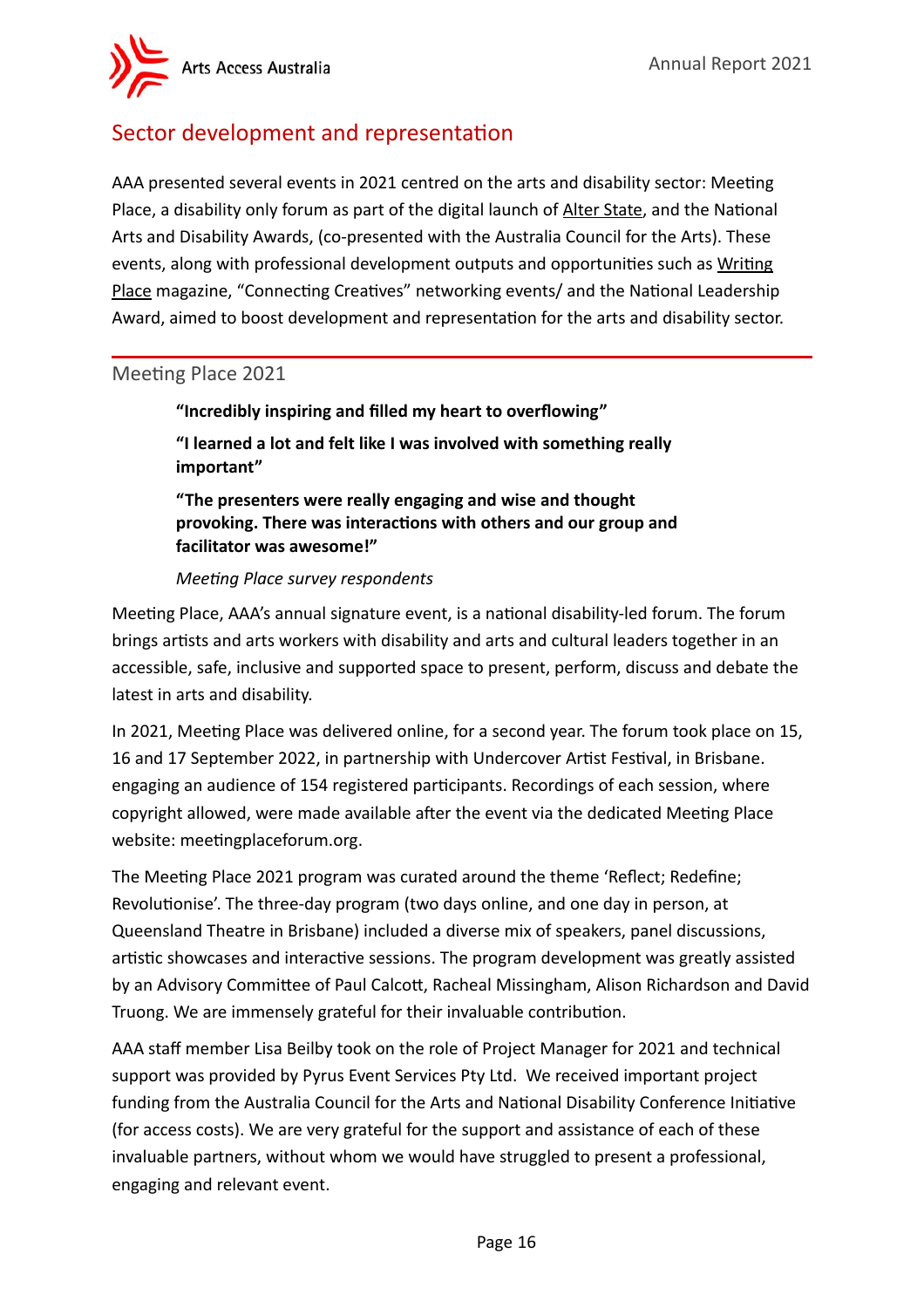

#### <span id="page-16-0"></span>Writing Place

**"d/Deaf and disabled people often face significant hardship, misunderstanding and prejudice, but they persevere in the face of this. The fact that we are still creating during such uncertainty is testimony to our resilience."** 

#### *Editor, Dr Jessica White*

In 2021, the Meeting Place forum again included the launch of the second edition of Writing Place.

Writing Place was conceived and produced as a way of creating space to profile the work of Australia's underrepresented d/Deaf and disabled writers. An open call out for contributions resulted in a competitive selection of entries in genres including short fiction, personal essays and poems.

Editor Dr Jessica White curated the final selection, with fifteen exceptional writers selected (and paid) for inclusion (up from ten, in the first year). Collectively, their writings reflected on their journeys with disability and the discrimination in our culture; they redefined their disability not as a burden but as something that adds value; and their revolutionary words agitated for change.

Writing Place can be found at on the Meeting Place [website](http://www.meetingplaceforum.org) and is available for free.

#### <span id="page-16-1"></span>National Leadership Award

**"If we are to see more opportunities for artists with disability, we need more people with disability in positions of leadership. The Award is a key part of our work in creating the opportunities for this to happen."**

#### *Matthew Hall, CEO, AAA*

The AAA National Leadership Award was established to improve employment and enterprise outcomes for new and emerging leaders with disability in the arts, emphasising the importance of disability-leadership in long-term change making. The Award provides \$10,000 and other support to the recipient to develop leadership skills to realise their leadership ambitions.

In 2021, AAA was delighted and honoured to present our National Leadership Award to Eliza Hull, a contemporary musician, audio producer and disability activist based in regional Victoria. Her music has been described as 'stirring, captivating and heartfelt.' The Award recognised Eliza's leadership as disability advocate within the contemporary music space.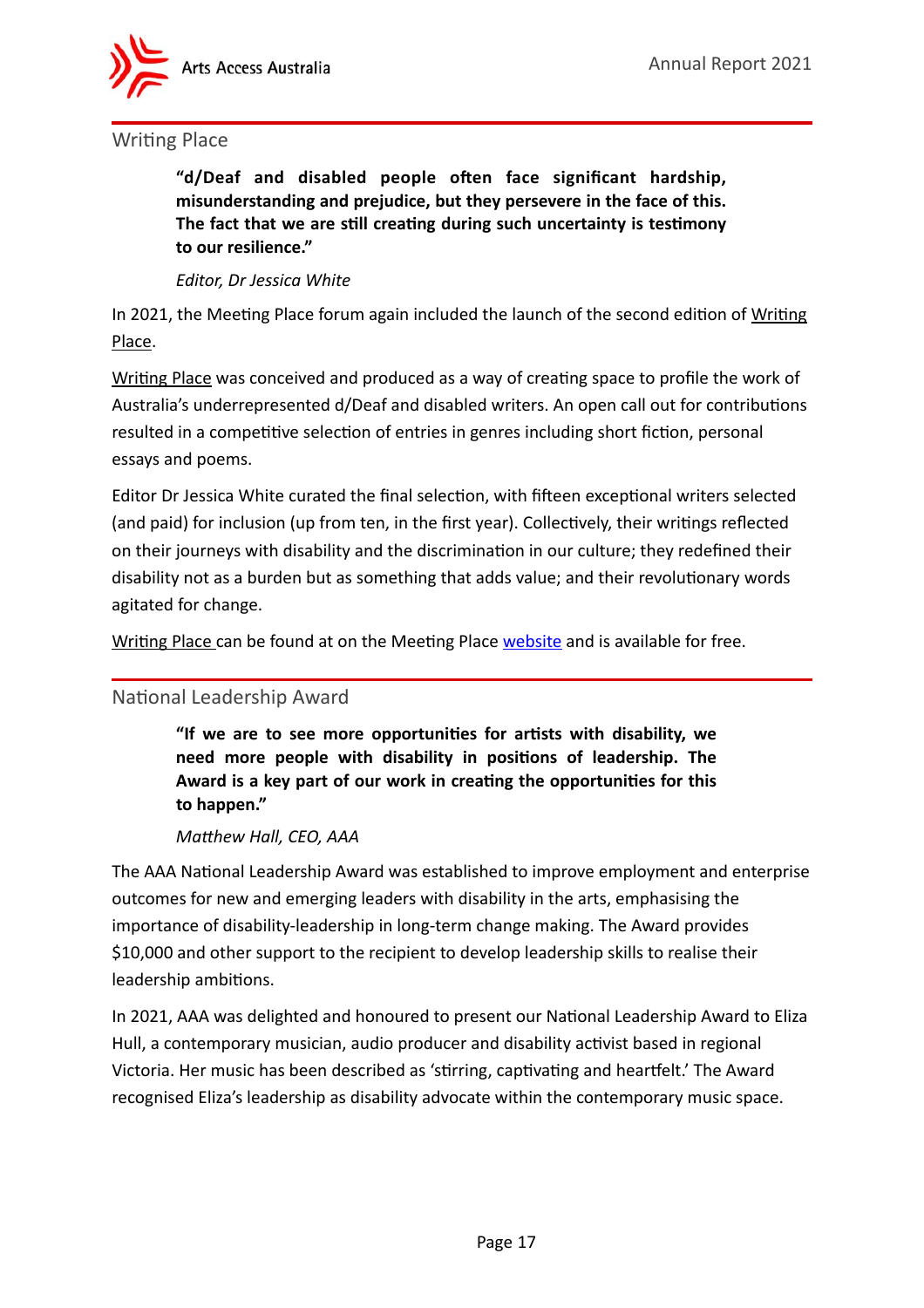

AAA presented the Award (with generous support of the Feilman Foundation) at the National Arts and Disability Awards ceremony, which was again held in partnership with the Australia Council for the Arts.

#### <span id="page-17-0"></span>National Arts and Disability Awards

AAA again partnered with the Australia Council for the Arts to present the National Arts and Disability Awards for the third year running.

The National Arts and Disability Awards recognise and celebrate the talents of Australian d/ Deaf and disabled artists and arts workers, and the vibrant and critically important contribution they make to the fabric of Australian culture. The Awards recognise artists who have made an outstanding contribution to the artistic and cultural life of the nation.

The recipients of the 2021 National Arts and Disability Awards were Georgia Scott (Young Artist), Timothy Cook (Established Artist) and Eliza Hull (National Leadership Award).

The Awards Ceremony was held entirely online for the second time, with tremendous engagement and participation by our community, throughout the event. The format provided a great opportunity for people from all over the country to participate, on an equal footing, and with equal access. There was very strong support for the separate (YouTube) feed for audio description and the "picture in picture" Auslan interpretation. Anecdotally, the audience felt they were a real and important part of the event, and that it was an event that was designed for them, at home, rather than an event designed for an 'in-person' audience and the ability of remote or online attendance as an after-thought.

The event was produced by FourthWall productions and was streamed via the EventCast app and web platform, Facebook and YouTube.

The recording of this event is available on-demand, so you can join in celebration of the award recipients.

Audio-described feed via the AAA YouTube Channel.

Auslan-interpreted and captioned feed via Australia Council for the Arts' Facebook page.

AAA looks forward to continuing to work closely with our partner, the Australia Council for the Arts, in presenting the National Arts and Disability Awards in 2022.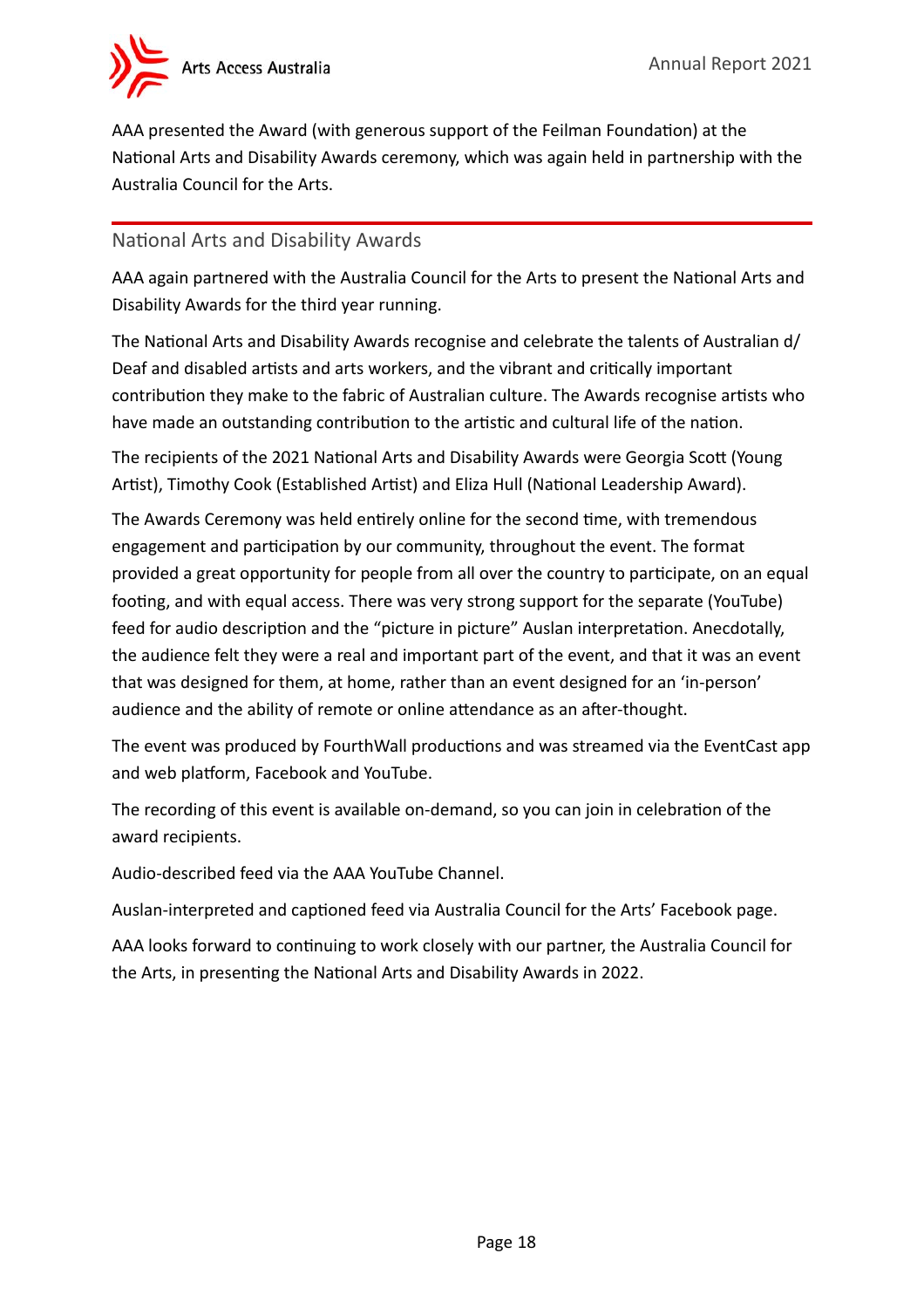

## <span id="page-18-0"></span>Treasurer's report

2021 was, again, a challenging year for everyone and Arts Access Australia was not immune.

Our total revenue in 2021 was \$290,351 [2020: \$344,100]. This reduction was, in part, as a result of no longer receiving significant subsidies from the Federal Government to carry us through the Covid pandemic, which were received the previous year. It is very pleasing to see donations, individual and corporate, increase significantly in 2021 to \$11,015 [2020: \$2,992], and that memberships followed the trend from 2020, and continued to grow to \$7,910 [2019: \$6,990]. Whilst Meeting Place ticket sales were down on 2020 (\$5,347 compared to \$7,091), that result is still better than 2019, the last time Meeting Place was held in person [2019: \$4,470].

Our overall expenditure increased marginally in 2020 to \$279,803 [2020: \$277,450]. However, despite the very small drop in income, through careful management of expenses and operations, we were able to deliver a positive net result; a profit of \$10,548 [2020: \$66,650].

Significant savings were made in staffing \$166,139 [2020: \$199,340].

AAA ended 2021 in a positive financial position.

Peter Kearney Treasurer, Arts Access Australia

The financial report for the financial year ending 31 December 2021, including the audited financial statements, notes accompanying the statements, auditor's independence declaration and independent auditor's report is available separately as a [PDF on the AAA](https://bit.ly/3uADBMW)  [website](https://bit.ly/3uADBMW).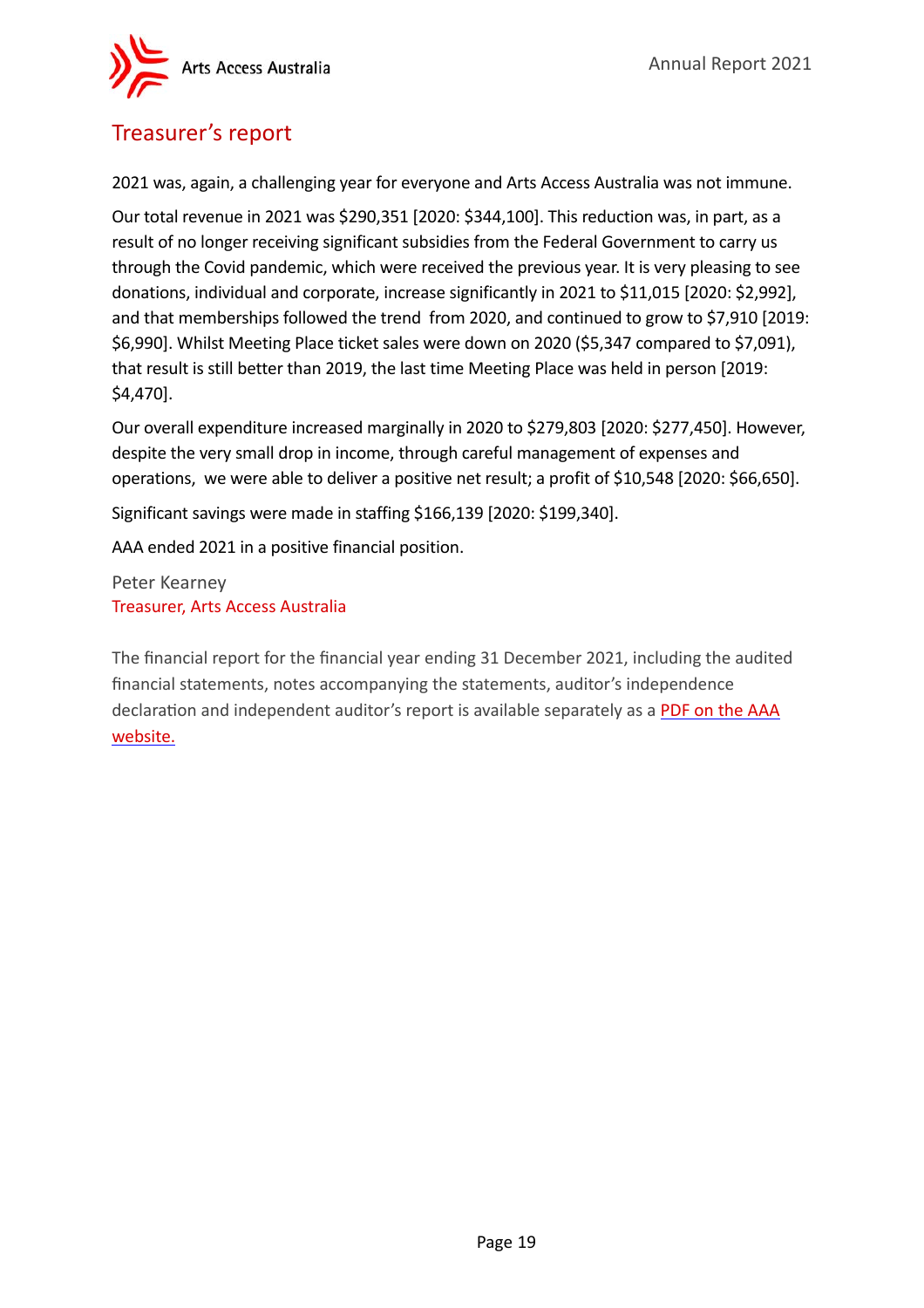

# <span id="page-19-0"></span>Thank you to our 2021 supporters

MAJOR FUNDER



**Australian Government** 



NATIONAL LEADERSHIP AWARD FUNDING



MEETING PLACE ACCESS FUNDING

NATIONAL DISABILITY CONFERENCE INITIATIVE



MEETING PLACE TECHNICAL PARTNER



## <span id="page-19-1"></span>Support us

<span id="page-19-2"></span>Become a member

Arts Access Australia relies on the support of our Members to achieve our goals. By becoming a Member, you are actively sharing our vision for full and equal opportunity for cultural participation and contribution by all Australians.

[You](https://artsaccessaustralia.org/membership/professional-membership/) can [join us as a Member via our website.](https://artsaccessaustralia.org/membership/professional-membership/)